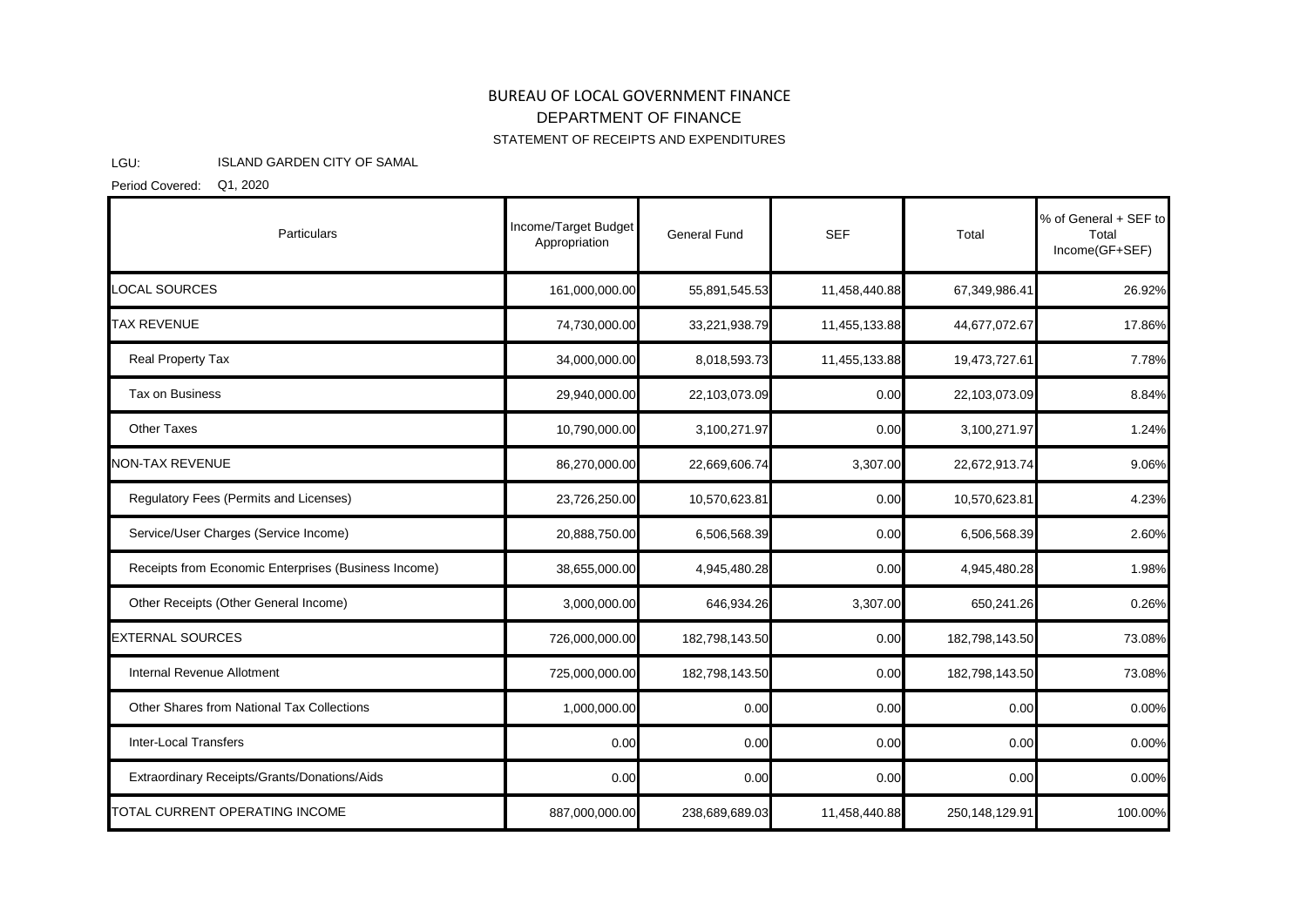| ADD: SUPPLEMENTAL BUDGET (UNAPPROPRIATED SURPLUS)<br>FOR CURRENT OPERATING EXPENDITURES | 77,025,429.07  | 0.00           | 0.00          | 0.00           |          |
|-----------------------------------------------------------------------------------------|----------------|----------------|---------------|----------------|----------|
| TOTAL AVAILABLE FOR CURRENT OPERATING EXPENDITURES                                      | 964,025,429.07 | 238,689,689.03 | 11,458,440.88 | 250,148,129.91 | 100.00%  |
| ESS: CURRENT OPERATING EXPENDITURES (PS + MOOE + FE)                                    |                |                |               |                |          |
| <b>General Public Services</b>                                                          | 395,671,131.10 | 67,499,560.83  | 0.00          | 67,499,560.83  | 61.40%   |
| Education, Culture & Sports/Manpower Development                                        | 10,099,888.00  | 0.00           | 11,854.26     | 11,854.26      | 0.01%    |
| Health, Nutrition & Population Control                                                  | 69,729,147.06  | 8,891,094.36   | 0.00          | 8,891,094.36   | 8.09%    |
| Labor and Employment                                                                    | 0.00           | 0.00           | 0.00          | 0.00           | 0.00%    |
| Housing and Community Development                                                       | 0.00           | 0.00           | 0.00          | 0.00           | 0.00%    |
| Social Services and Social Welfare                                                      | 59,470,474.90  | 9,164,837.11   | 0.00          | 9,164,837.11   | 8.34%    |
| <b>Economic Services</b>                                                                | 170,541,251.44 | 22,196,591.95  | 0.00          | 22,196,591.95  | 20.19%   |
| Debt Service (FE) (Interest Expense & Other Charges)                                    | 20,237,284.94  | 2,167,396.64   | 0.00          | 2,167,396.64   | 1.97%    |
| TOTAL CURRENT OPERATING EXPENDITURES                                                    | 725,749,177.44 | 109,919,480.89 | 11,854.26     | 109,931,335.15 | 100.00%  |
| NET OPERATING INCOME/(LOSS) FROM CURRENT OPERATIONS                                     | 238,276,251.63 | 128,770,208.14 | 11,446,586.62 | 140,216,794.76 | $-0.00%$ |
| ADD: NON-INCOME RECEIPTS                                                                |                |                |               |                |          |
| CAPITAL/INVESTMENT RECEIPTS                                                             | 0.00           | 0.00           | 0.00          | 0.00           | 0.00%    |
| Proceeds from Sale of Assets                                                            | 0.00           | 0.00           | 0.00          | 0.00           | 0.00%    |
| Proceeds from Sale of Debt Securities of Other Entities                                 | 0.00           | 0.00           | 0.00          | 0.00           | 0.00%    |
| <b>Collection of Loans Receivables</b>                                                  | 0.00           | 0.00           | 0.00          | 0.00           | 0.00%    |
| RECEIPTS FROM LOANS AND BORROWINGS (Payable)                                            | 0.00           | 0.00           | 0.00          | 0.00           | 0.00%    |
| Acquisition of Loans                                                                    | 0.00           | 0.00           | 0.00          | 0.00           | 0.00%    |
| <b>Issuance of Bonds</b>                                                                | 0.00           | 0.00           | 0.00          | 0.00           | 0.00%    |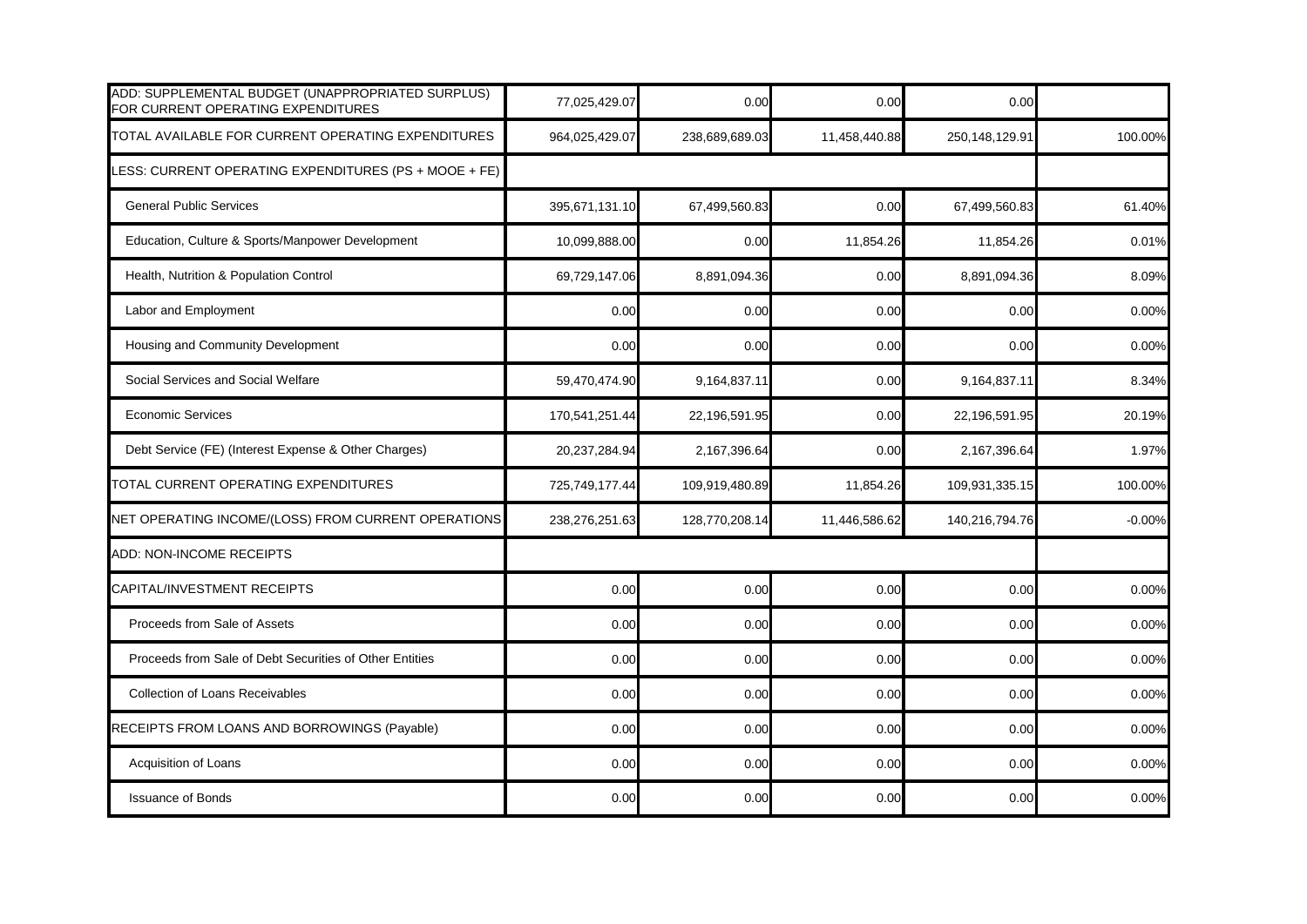| OTHER NON-INCOME RECEIPTS                                                     | 0.00            | 5,933,471.64   | 0.00          | 5,933,471.64   |         |
|-------------------------------------------------------------------------------|-----------------|----------------|---------------|----------------|---------|
| TOTAL NON-INCOME RECEIPTS                                                     | 0.00            | 5,933,471.64   | 0.00          | 5,933,471.64   | 0.00%   |
| ADD: SUPPLEMENTAL BUDGET FOR CAPITAL OUTLAY                                   | 0.00            | 0.00           | 0.00          | 0.00           |         |
| TOTAL AMOUNT AVAILABLE FOR CAPITAL EXPENDITURES                               | 0.00            | 5,933,471.64   | 0.00          | 5,933,471.64   | 0.00%   |
| LESS: NON-OPERATING EXPENDITURES                                              |                 |                |               |                |         |
| CAPITAL/INVESTMENT EXPENDITURES                                               | 192,868,961.04  | 1,256,864.69   | 70,905.78     | 1,327,770.47   | 100.00% |
| Purchase/Construct of Property Plant and Equipment<br>(Assets/Capital Outlay) | 192,868,961.04  | 1,256,864.69   | 70,905.78     | 1,327,770.47   | 100.00% |
| Purchase of Debt Securities of Other Entities (Investment Outlay)             | 0.00            | 0.00           | 0.00          | 0.00           | 0.00%   |
| Grant/Make Loan to Other Entities (Investment Outlay)                         | 0.00            | 0.00           | 0.00          | 0.00           | 0.00%   |
| <b>DEBT SERVICE (Principal Cost)</b>                                          | 29,739,754.02   | 6,775,585.49   | 0.00          | 6,775,585.49   | 100.00% |
| Payment of Loan Amortization                                                  | 29,739,754.02   | 6,775,585.49   | 0.00          | 6,775,585.49   | 100.00% |
| Retirement/Redemption of Bonds/Debt Securities                                | 0.00            | 0.00           | 0.00          | 0.00           | 0.00%   |
| OTHER NON-OPERATING EXPENDITURES                                              | 0.00            | 2,196,561.95   | 0.00          | 2,196,561.95   |         |
| TOTAL NON-OPERATING EXPENDITURES                                              | 222,608,715.06  | 10,229,012.13  | 70,905.78     | 10,299,917.91  |         |
| NET INCREASE/(DECREASE) IN FUNDS                                              | 15,667,536.57   | 124,474,667.65 | 11,375,680.84 | 135,850,348.49 |         |
| ADD: CASH BALANCE, BEGINNING                                                  | 405,353,721.94  | 377,695,360.65 | 27,658,361.29 | 405,353,721.94 |         |
| <b>FUND/CASH AVAILABLE</b>                                                    | 421,021,258.51  | 502,170,028.30 | 39,034,042.13 | 541,204,070.43 |         |
| Less: Payment of Prior Year/s Accounts Payable                                | 71,559,827.15   | 69,732,557.97  | 1,827,269.18  | 71,559,827.15  |         |
| CONTINUING APPROPRIATION                                                      | 534,868,455.06  | 1,422,101.90   | 0.00          | 1,422,101.90   |         |
| ADD: ADVANCE PAYMENT FOR RPT                                                  | 0.00            | 0.00           | 0.00          | 0.00           |         |
| FUND/CASH BALANCE, END                                                        | -185,407,023.70 | 431,015,368.43 | 37,206,772.95 | 468,222,141.38 | 0.00%   |